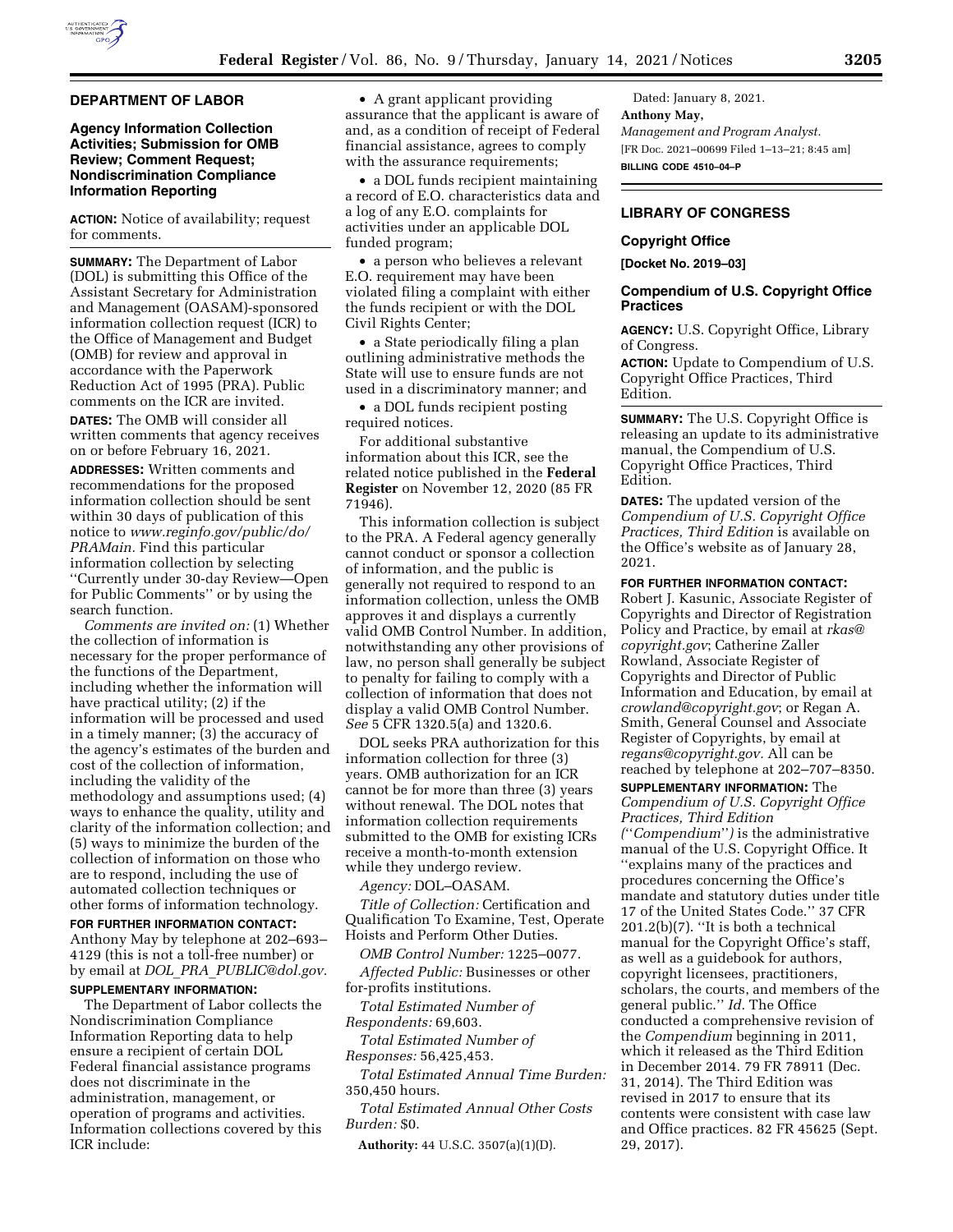The Office released the latest draft revision to the *Compendium* on March 15, 2019 (the ''Public Draft''). The Office posted the Public Draft on its public website and invited comments until May 31, 2019. The draft included proposed revisions to the sections discussing useful articles to reflect the Supreme Court's decision in *Star Athletica* v. *Varsity Brands,* 137 S. Ct. 1002 (2017), as well as to reflect rulemakings the Office conducted in the intervening months since the last revision. It provided information regarding the new group registration options for unpublished works, unpublished photographs, published photographs, and serial, newspaper, and newsletter issues. It discussed the new deposit requirements for literary monographs, printed music, and photographic databases, as well as the changes to regulations governing use of the Single Application and Standard Application forms and technical upgrades to the electronic registration system. It also clarified certain Office practices, including under what circumstances the Office communicates with applicants, attempts to correct deficiencies in an application, registers claims with annotations, and refuses registration. An archived copy of the Public Draft is available on the Office's website.<sup>1</sup>

The Office received twenty-four comments on the Public Draft.2 After carefully reviewing these comments, the Office decided to further revise a number of sections of the Public Draft. The result is a final update (the ''Final Version''), which is discussed in detail below. Additionally, the Final Version: reflects the adoption of the Music Modernization Act in October 2018, the Marrakesh Treaty Implementation Act in October 2018, and the National Defense Authorization Act for Fiscal Year 2020; the Supreme Court's recent decisions in *Georgia* v.

*Public.Resource.Org, Inc.,* 140 S. Ct. 1498 (2020), and *Fourth Estate Public Benefit Corp.* v. *Wall-Street.com, LLC,*  139 S. Ct. 881 (2019); the Second Circuit's May 2020 decision in *Sohm* v. *Scholastic Inc.,* 959 F.3d 39 (2d Cir. 2020); as well as rulemaking activity that post-dated the Public Draft, including changes to the fee schedule and to regulations regarding registration of architectural works, the group registration option for short online literary works, group registration

options for serials, newspapers, and newsletters, and changes in Office practices regarding the group registration option for unpublished works. A complete list of all sections that have been added, amended, revised, or removed is available on the Office's website at *[https://](https://www.copyright.gov/comp3/revisions.html) [www.copyright.gov/comp3/](https://www.copyright.gov/comp3/revisions.html)  [revisions.html,](https://www.copyright.gov/comp3/revisions.html)* along with redlines that provide a direct comparison between the Final Version and the 2017 version of the Third Edition of the *Compendium.* 

Key revisions to the Public Draft reflected in the Final Version are as follows:

#### **1. Correspondence and Refusals**

Many of the comments regarding the Public Draft related to changes in language providing examiners with greater discretion to correspond with the applicant regarding deficiencies in an application or to refuse registration.3 Commenters expressed concern that these revisions signaled a change in the Office's procedures that would provide fewer opportunities for applicants to correct problems in their applications. Some commenters feared that an undue focus on examining applications efficiently could come at the expense of providing adequate customer service to applicants.

The Office has demonstrated a commitment to providing assistance to applicants as they navigate the registration process, including by publishing the *Compendium* and Circulars, providing a variety of other guidance documents on the Office's website, and through the Office of Public Information and Education. Examiners have always had discretion to correspond with applicants or refuse registration in appropriate cases. In the vast majority of cases, where the issues in an application can be fixed, Examiners have corresponded—and will continue to correspond—with the applicant to request a clarification or to correct information on the application.

However, correspondence is not always the preferred way to address issues. Correspondence can require a great deal of resources in certain

situations and may not be productive. For example, if an applicant submits the incorrect form, transferring the application onto the correct form may require collecting additional fees or a different deposit, which cannot be done simply through correspondence. Other times, an applicant may make the same mistake repeatedly, despite guidance from the Office. In these situations, examiners need discretion to cease or forego correspondence and refuse registration. As explained in sections 608, 1702, and 1703 of the *Compendium,* if an application is refused, the applicant will be informed in writing of the refusal, will receive an explanation of the basis for the refusal, and will have the option to appeal the refusal.

To explain how the Office handles correspondence and refusals, and to address the concerns described above expressed by commenters, the Office has revised numerous sections of the *Compendium.* First, the Office further revised several sections in Chapter 600 to clarify how an examiner will respond to a variance in an application. The Office uses the term ''variance'' to refer to any instance in which registration materials submitted by an applicant provide conflicting information. Section 603 explains that there are four types of variances: immaterial; material but resolvable by reviewing the registration materials; material but potentially resolvable through correspondence; and material and not resolvable. The Office added definitions of the terms ''variance,'' ''material,'' and ''immaterial'' to the Glossary and added links to the sections in which those terms are used throughout Chapter 600. The Office removed the term ''deficiencies'' from sections 603.2(C) and 605.3(D) and replaced it with the term ''variances.'' Similarly, the term ''substantial variance'' was replaced with ''material variance'' in sections 610.6(B), 610.6(D)(1), 610.6(D)(4), 613.10(B), 613.10(E)(1)(b), and 618.8(E).

Second, the Office revised sections 603 and 603.2(C) to explain that only in ''exceptional cases'' will the examiner refuse registration based on material variances. Sections 618.1, 618.4(A), 618.8(A)(1), 618.8(A)(7), 618.8(D), 619.13(K), 621.8(C)(2), 621.9(F), and 621.9(H)(2) have been updated to identify specific situations in which the Office will typically correspond with an applicant.

Third, the Office provided representative examples of exceptional circumstances in which an examiner will refuse registration without providing the applicant an opportunity to correct or clarify information in the

<sup>1</sup>*See [https://www.copyright.gov/comp3/docs/](https://www.copyright.gov/comp3/docs/compendium-draft.pdf) [compendium-draft.pdf.](https://www.copyright.gov/comp3/docs/compendium-draft.pdf)* 

<sup>2</sup>The comments can be found at *[https://](https://regulations.gov/document/COLC-2019-0001-0001/comment) [regulations.gov/document/COLC-2019-0001-0001/](https://regulations.gov/document/COLC-2019-0001-0001/comment)  [comment.](https://regulations.gov/document/COLC-2019-0001-0001/comment)* 

<sup>3</sup>American Society of Media Photographers Comment at 2–3 (May 31, 2019); Copyright Alliance Comment at 2–5 (May 31, 2019); Digital Media Licensing Association Comment at 2–3 (May 31, 2019); Graphic Artists Guild Comment at 2–3 (May 31, 2019); Kernochan Center Comment at 1–2 (May 30, 2019); National Music Publishers' Association Comment at 2 (May 31, 2019); National Press Photographers Association Comment at 3–6 (May 31, 2019); North American Nature Photography Association Comment at 2–3 (May 31, 2019); Shaftel & Schmelzer Comment at 2–3 (May 30, 2019).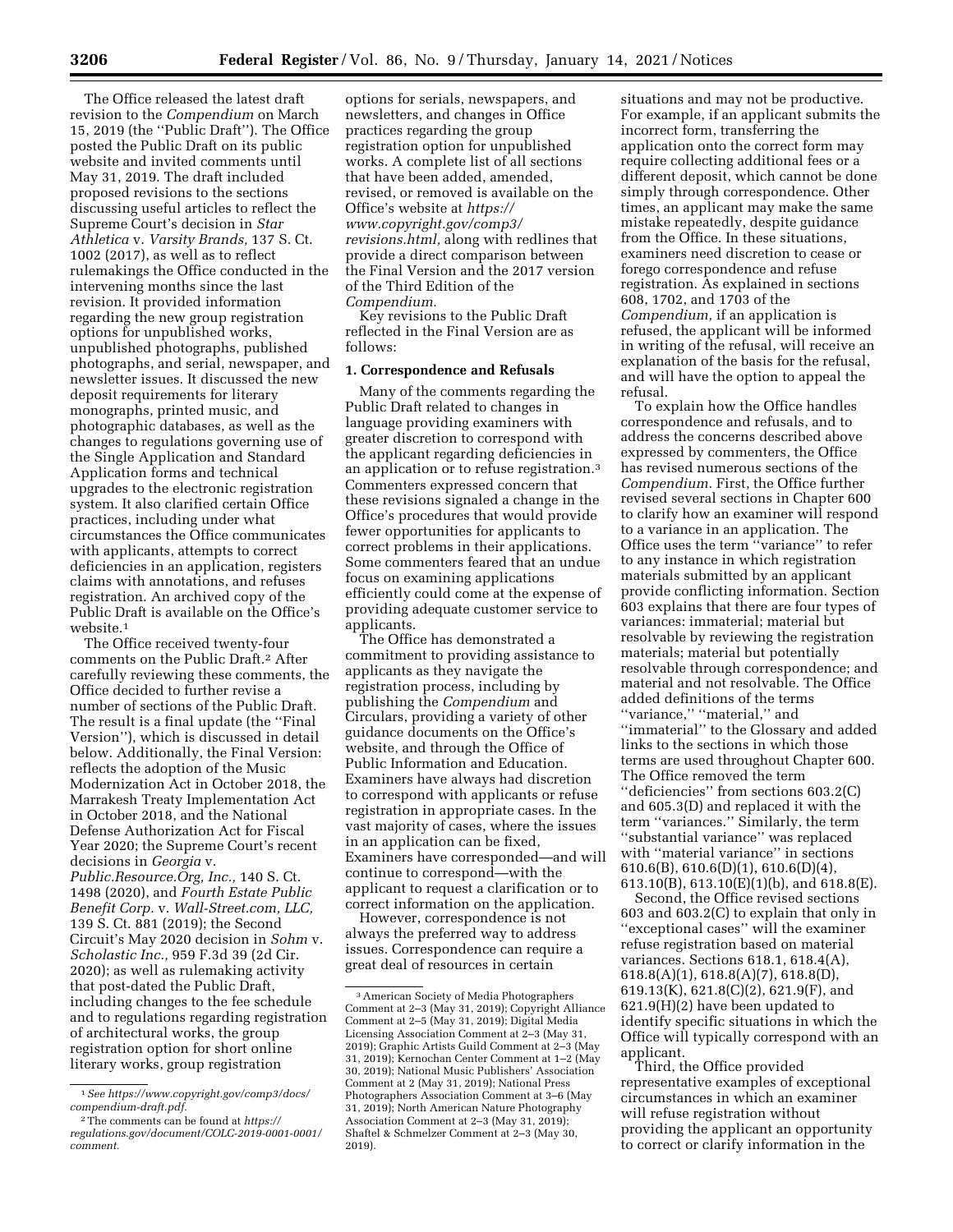application. Section 603.2(C) provides examples of an applicant who repeatedly omits required information despite multiple reminders from the Office that the information is required, and an applicant who submits the wrong form and filing fee. Other examples of instances in which an examiner will refuse registration appear in sections 618.8(C), 618.8(C)(6), 618.8(D), 618.8(D)(4), 621.9(E)(6),  $621.9(F)$ , and  $621.9(F)(4)$ , which clarify that the Office will refuse registration if the claim appears to be limited to uncopyrightable or *de minimis* material or if there appears to be no basis for asserting a valid claim in the work.

Fourth, in response to the public comments discussed above, the Office revised several sections 204.3 and 609.1 of the *Compendium* to state that an examiner "may," instead of "will," refuse registration if the applicant has not satisfied the formal and legal requirements for registration or if the applicant selects the wrong version of the Standard Application.

Fifth, some revisions addressed important group registration issues. It can be particularly important for examiners to have the discretion to refuse registration when applicants fail to comply with the requirements for group registrations. The Copyright Office imposes requirements for group registration options to streamline the examination of multiple works within one application. Group registration options are not practicable unless applicants comply with the basic requirements for those options. Nevertheless, the Office has revised the *Compendium* to allow examiners discretion to correspond with applicants in appropriate circumstances. In response to comments from the North American Nature Photography Association,<sup>4</sup> the Office revised section 1105.3 to clarify that examiners may refuse registration if the applicant failed to satisfy the eligibility requirements for a particular option or may correspond if they determine the problem can easily be addressed. Similarly, changes to section 1114.1 clarify that if a photographer submits more than 750 photographs in connection with an application for group registration of photographs, the Office may register the first 750 photographs listed in the application and remove the rest of the photos from the claim, or may refuse registration.

Finally, the Office carefully considered a proposal relating to proper deposits but determined that the

proposal would not be beneficial to the copyright system. The National Music Publishers' Association expressed concern about an examiner's discretion to refuse to register a work if the deposit was submitted in the wrong format, as discussed in section 625.2(B).5 The Office cannot register a work unless a proper deposit has been submitted. *See*  section 204.3. Nor can the Office examine a work unless it is submitted in a form that can be opened and displayed by the Office's system. The Office added new technology to the electronic system in December 2017 that prevents the submission of deposits in an incorrect format except in cases where the applicant uploads the deposit on a zip file or submits an electronic application and mails a physical copy that contains unacceptable file formats.6 The Office also updated the automated emails sent in response to applicants when they submit applications and the instructions on the deposit submission screen to indicate that deposits must be submitted in an acceptable file format, with a link to the list of acceptable formats.7 In light of these improvements, the Office believes it is appropriate to refuse registration if an applicant submits a deposit in an incorrect format.

## **2. New Topics Reflecting Court Decisions**

The Public Draft has been updated in light of the Supreme Court's decision in *Fourth Estate Public Benefit Corp.* v. *Wall-Street.com, LLC,* 139 S. Ct. 881 (2019), which held that the owner of a copyright for a U.S. work must have received a registration decision from the Office prior to instituting a claim for infringement in a U.S. court. Prior to this decision, the Office had maintained in the *Compendium* that this was the correct reading of the Copyright Act rather than the ''application rule,'' which would have required only the submission of an application to register the copyright. The Court confirmed that the Office's interpretation was correct. The *Compendium* was revised in several places to delete references to courts that applied the ''application rule.'' Several sections in Chapter 1600 were also revised to reflect the Supreme Court's discussion of preregistration in the *Fourth Estate* decision.

The Public Draft has also been revised to account for the Supreme Court's decision in *Georgia* v.

*Public.Resource.Org, Inc.,* 140 S. Ct. 1498 (2020), regarding the government edicts doctrine. Section 313.6(C)(2) was revised in light of the Court's holding that any ''work that [a] judge or legislator produces in the course of his [or her] judicial or legislative duties is not copyrightable.'' *Id.* at 1506. This section has also been revised to include several quotations from the decision that explain the Court's reasoning. Section 717 was also revised in light of the Court's decision to clarify that annotated codes or compilations of legal documents may be copyrightable if they contain sufficient original authorship and were prepared by a private party or non-lawmaking official not acting under the control of a legislative or judicial body.

The Office also revised the Public Draft to account for the Second Circuit's May 2020 decision in *Sohm* v. *Scholastic Inc.,* 959 F.3d 39 (2d Cir. 2020), holding that a registration for a collective work may cover the component works in certain circumstances even if the authors and titles of those works are not listed in the application. The Office added a citation to this case in section 613.10(F) and removed the citation to *Muench* v. *Houghton Mifflin,* a decision from the Southern District of New York that was abrogated by the decision in *Sohm.* 

# **3. THREAD–ID**

When an examiner sends an email concerning an application, the Office assigns a ''THREAD ID'' to that communication. Several commenters objected to the sections in the Public Draft that indicated that a claim would be closed if an applicant did not include the THEAD–ID in the body of an email replying to email correspondence from the examiner. Commenters suggested that it should be sufficient if the THREAD–ID or case number is included either in the subject line of a response email or the body of the response message.8 While the Office understands this concern, the current system requires the inclusion of the THREAD– ID in the body of an email reply for the Office to be able to connect correspondence received from applicants with the relevant claims. As mentioned in a recent Statement of Policy and Notification of Inquiry regarding registration modernization, the Office intends to simplify the system

<sup>4</sup>North American Nature Photography Association Comment at 2–3.

 $^5$ National Music Publishers' Association Comment at 2.

 $6$  See [https://www.copyright.gov/eco/updates/eco](https://www.copyright.gov/eco/updates/eco-updates.pdf)*[updates.pdf.](https://www.copyright.gov/eco/updates/eco-updates.pdf)* 

<sup>7</sup>*See [https://www.copyright.gov/eco/help-file](https://www.copyright.gov/eco/help-file-types.html)[types.html.](https://www.copyright.gov/eco/help-file-types.html)* 

<sup>8</sup>Copyright Alliance Comment at 7; Digital Media Licensing Association Comment at 4; Graphic Artists Guild, Inc. Comment at 3; National Press Photographers Association Comment at 5; Shaftel & Schmelzer Comment at 2.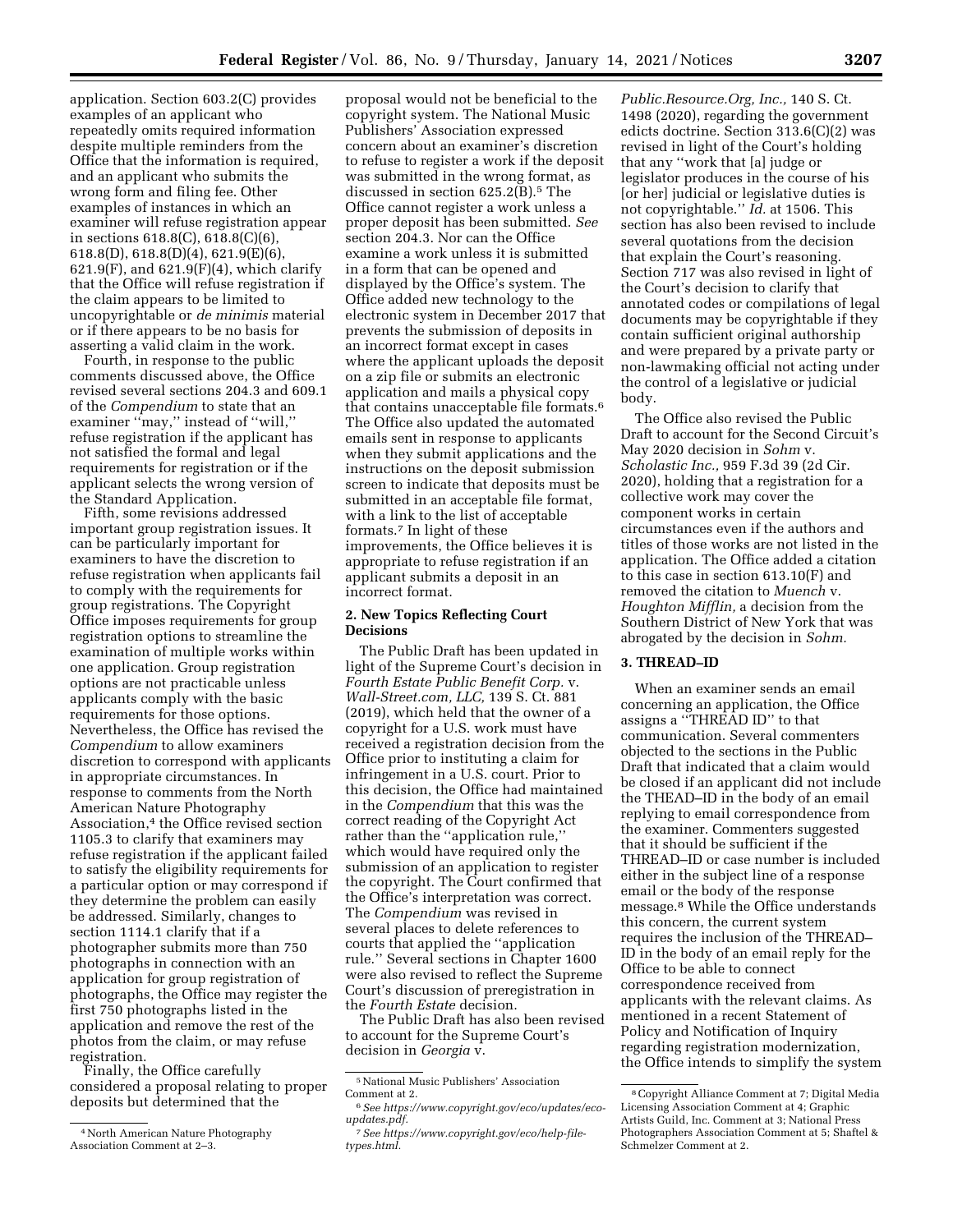for claims and correspondence when designing the next system.9

In response to public comments, the Office updated sections 605.3(A), 605.4, and 605.6(B) in the Final Version to clarify that the THREAD–ID must be included in the body, not the subject line, of any email reply from an applicant in order to connect the reply with the appropriate record. In November 2019, the Office also amended its correspondence templates so that all outgoing emails contain a clear warning at the beginning of the message instructing applicants that the THREAD–ID must be included in the body of any reply and explaining that the examiner will not receive the reply if the applicant does not comply with these instructions. The amended text found in all outgoing emails can be found in section 605.4 of the Final Version. The Office believes the revised text in the *Compendium* and in outgoing correspondence provide clear notice to applicants about the requirement to include the THREAD–ID in all email correspondence with examiners.

### **4. No Replies**

One commenter urged the Office to reconsider its practice of closing a claim if there has been no response to written correspondence from the Office within forty-five days. The commenter noted that the original message could have been caught in a spam filter or overlooked by the applicant due to a variety of circumstances. The commenter requested that the Office call and send a second email to each applicant who has not responded to written correspondence within thirty days.10

It would be burdensome for the Office to call and send an email to every applicant who has not responded to written correspondence and technical constraints do not allow for that process to be automated within the current system. The Office will consider whether to include that functionality in the next system. Applicants bear the responsibility of providing the Office with accurate contact information and monitoring their email inboxes for correspondence. In the event that an applicant's failure to reply to written correspondence was caused by extraordinary circumstances outside the applicant's control, the applicant may use the process outlined in section 605.8 of the *Compendium* to request that a claim be reopened.

### **5. Publication**

Several commenters requested additional guidance in the *Compendium*  regarding the distinction between published and unpublished works.11 The Office issued a Notification of Inquiry in December 2019 seeking comments from the public about possible strategies through which the Office can provide additional guidance regarding the determination as to whether a work has been published, particularly in the online context.12 The Office is in the process of reviewing the 71 comments and reply comments it received in response to that Notification to determine the appropriate next steps. In the meantime, as suggested by commenters,13 the Office has provided additional examples of published and unpublished works in various sections of the *Compendium.* Specifically, the Office added several examples to sections 1114.1, 1114.5, and 1114.6(G) to clarify that both the distribution of photographs and the offering of one or more copies of a photograph to someone for the purpose of further distribution or public display constitute publication. These new examples should also assist applicants in determining the date of first publication of their photographs. One of the examples explicitly discusses the scenario raised by the National Press Photographers Association (''NPPA'') in which a photographer posts photographs in a password-protected site with authorization for clients to download and distribute the photographs, and clarifies that this constitutes publication. The Office also revised section 1906.1, as requested by NPPA, to clarify that sending an image to *any* client, as opposed to only newspapers, magazines or websites, with a license authorizing further distribution constitutes publication.14 The Office revised the definition of ''copies'' and ''phonorecords'' in the Glossary to clarify that they include the singulars ''copy'' and ''phonorecord,'' so that distributing a single copy or phonorecord of a work can constitute publication. The Office made a similar revision to sections 1905 and 1905.1, which discuss distribution to the public. The Office also revised section 1008.3 to clarify that streaming is a performance, which may not constitute publication of

the streamed work absent the distribution or offering of copies of the work, including for purposes of furthering the performance or enjoyment of the work.15

The Office declined the request of one commenter to revise language in section 1906.1 that ''[o]ffering a work directly to the public constitutes publication where the offeror has completed all the steps necessary for distribution to the public, such that the only further action required is an offeree's action in obtaining a copy or phonorecord.'' 16 This sentence in section 1906.1 and the examples that follow focus on defining what constitutes an offer. The definition of publication in the statute and the language in the surrounding paragraphs of this section of the *Compendium* make it sufficiently clear that an offer to distribute copies of a work only constitutes publication if the purpose is for the copies to be further distributed, publicly performed, or publicly displayed.

### **6. Duplicate Submissions**

Two commenters raised a concern regarding perceived inconsistent implementation of the Office's policy to not knowingly issue multiple registrations for the same claim, described in section 602.4(E) of the *Compendium.* Because the system does not allow the public to access information about pending applications, more than one music publisher may attempt to register the same composition without knowing that another application was filed previously. The commenters claimed that, in this situation, the Office has refused some applications and directed applicants to seek a supplementary registration that identifies additional authors and claimants, while the Office has instructed other applicants to remove the co-author/co-claimant identified on the first application from the second application, which results in the same work being registered twice.17 The commenters requested that applicants in this situation be permitted to file applications for supplementary registrations at no cost.18

The Office is aware that multiple registrations for the same work can be issued if the examiner is not aware of

<sup>9</sup> 85 FR 12704, 12711 (Mar. 3, 2020). 10Shaftel & Schmelzer Comment at 2–3.

<sup>11</sup> Graphic Artists Guild, Inc. Comment at 3–4; National Press Photographers Association Comment at 10–11; North American Nature Photography Association Comment at 4.

<sup>12</sup> 84 FR 66328 (Dec. 4, 2019).

<sup>13</sup>National Press Photographers Association Comment at 7–9; American Society of Media Photographers Comment at 3.

<sup>14</sup>National Press Photographers Association Comment at 8.

<sup>15</sup> 17 U.S.C. 115.

<sup>16</sup> Daniel Ballard Comment at 1 (June 3, 2019). 17The Office is not aware of any instances in which it has instructed an applicant seeking to register a work that has already been registered to remove the name of a co-author or co-claimant from an application, but it would be happy to discuss any such instances with applicants.

<sup>18</sup>National Music Publishers' Association Comment at 2–3; Copyright Alliance Comment at 7.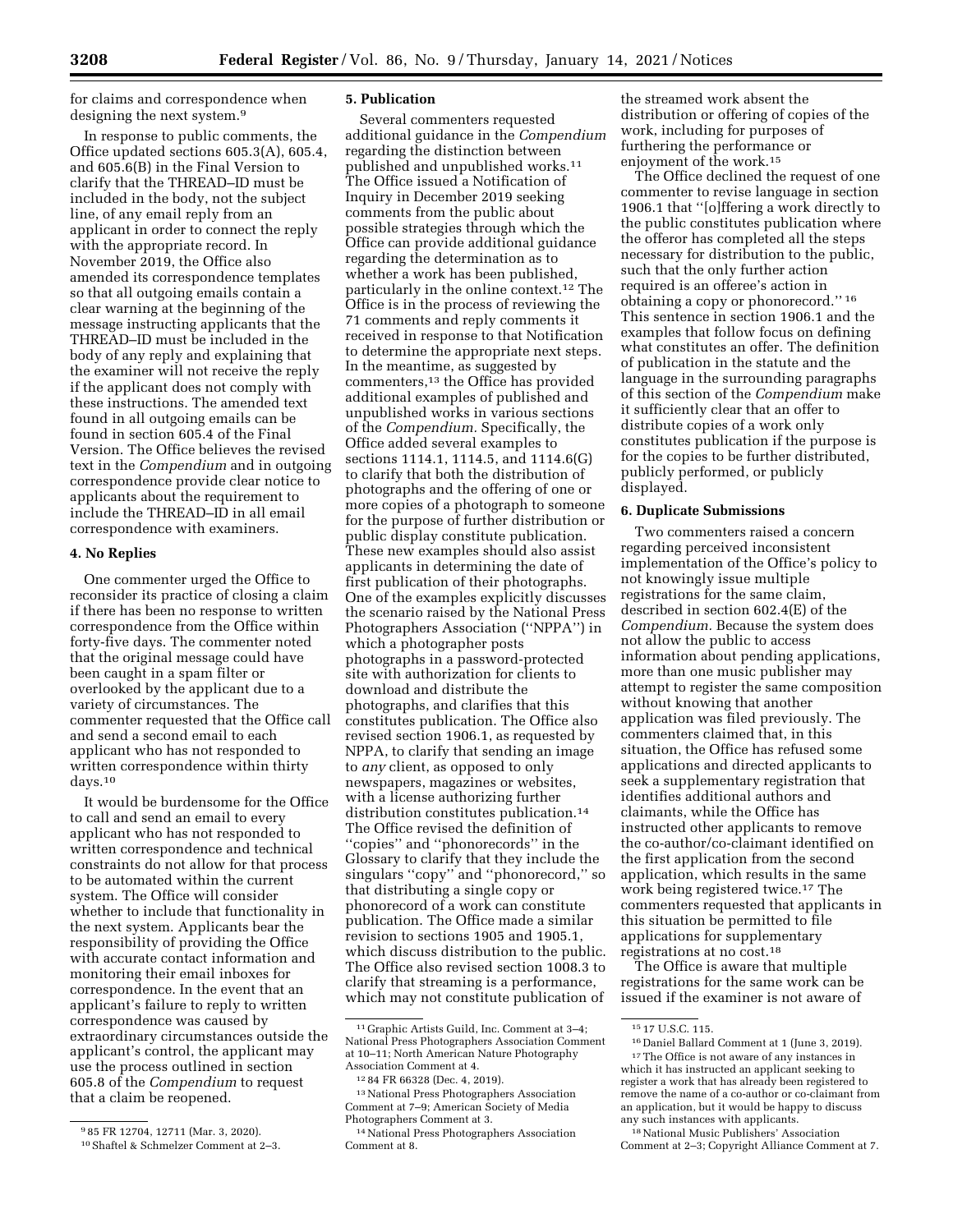the prior registration at the time of the examination. There are also adverse claims, in which a second applicant claims to be the true author or owner of the copyright rather than the first applicant. If the examiner is aware of the prior registration and the applicant claims to be a co-claimant, the examiner should generally advise the applicant to seek a supplementary registration to identify additional authors and claimants, which would require payment of an additional fee. Additionally, recordation can be used to establish the filer's co-ownership in the previously registered work. To the extent the application is filed by a new owner after a transfer from a previous owner, that is established in the public catalog by recording the transfer rather than amending the registration.

## **7. Copyright Protection and Other Forms of Legal Protection**

As suggested by the Kernochan Center,19 the Office revised sections 310.11, 905, and 924.5 to clarify that a work may be eligible for copyright protection, regardless of whether it may or may not be protected by other forms of legal protection.

## **8. Useful Articles and Works of Artistic Craftsmanship**

Chapter 900 of the *Compendium* has been updated to reflect the Supreme Court's decision in *Star Athletica* v. *Varsity Brands,* 137 S. Ct. 1002 (2017). In providing new guidance for claims involving useful articles, the chapter also addresses claims concerning works of artistic craftsmanship. In light of our new guidance, the Kernochan Center and attorney Daan Erikson requested additional guidance on how to determine whether a work is a useful article.20

In reviewing Chapter 900, the Kernochan Center noted that ''there are no examples of useful articles that in their entirety might be perceived as [pictorial, graphic, or sculptural] works.'' 21 It advised the Office ''to say up front that separability analysis doesn't apply to the entire shape of the article.'' 22 In consideration of this comment, the Office revised several sections, including sections 924, 924.2, 924.3(B), 924.3(E), 924.3(F), and 925.3, to confirm that copyright does not protect the overall shape of a useful article. Rather, copyright protects the

design features that can be conceptually separated from a useful article.

In addition, the Office revised the draft to provide guidance on how to determine whether an item has an intrinsic utilitarian function and thus should be treated as a ''useful article.'' The *Compendium* makes clear that the Office does not consider the intended use of articles in industry when deciding whether a design is copyrightable. The Kernochan Center probed, however, ''[d]oesn't 'intended use' bear on whether the article has an 'intrinsic utilitarian purpose'?'' 23 In response, the Office revised sections 924.1 and 924.3(D) to confirm that when determining whether an article has an intrinsic utilitarian function, the Office focuses on the inherent, observable characteristics of the article, but will not consider the subjective intent or subjective reaction of any person in relation to that article. The Office also expanded sections 911, 920.2, 924.1, and 924.3(A) to list additional examples of two- and three-dimensional useful articles and confirmed that templates, stencils, and many costume designs are useful articles.24

Even if an article has an intrinsic utilitarian function, it will not necessarily be considered a useful article. Copyright law defines a useful article as ''an article having an intrinsic utilitarian function that is not merely to portray the appearance of the article or to convey information.'' 25 In response to a comment,26 the Office revised several sections to explain that certain articles, including maps, x-rays, and technical drawings, are not useful articles because their only utilitarian function is to convey information.

The Office has made other revisions to clarify the two-step test to determine whether the design of a useful article may be eligible for copyright protection.27 Regarding the first prong, the *Compendium* further explains that the artistic feature that is extracted must ''qualify as a nonuseful pictorial, graphic, or sculptural work on its own.'' *Star Athletica,* 137 S. Ct. at 1013. Because prior to the imaginary removal of the feature the work was a useful article and the removed feature must not be a useful article, at least some portion of the useful article must remain in the viewer's mind after the artistic feature has been imaginatively removed from the article. The Kernochan Center asked the Office to confirm whether '''some

portion' needs to remain physically or imaginatively,'' and, ''if the latter,'' whether the Office is adopting the test proposed in *Kieselstein Cord* v. *Accessories by Pearl.*28 632 F.2d 989 (2d Cir. 1980). The Office revised the *Compendium* to specify that the Supreme Court explicitly declined to adopt alternate tests that had previously been applied by lower courts, and therefore the Office only applies the separability test set forth in *Star Athletica,* 137 S. Ct. at 1010–12. The Kernochan Center also suggested revisions to sections 924.3(A) and (B), which the Office adopted for clarity.<sup>29</sup>

In addition to revising chapter 900 to provide additional guidance on useful articles, the Office also revised several sections addressing works of artistic craftsmanship. The Kernochan Center requested clarification on how the Office distinguished a useful article from a work of artistic craftsmanship.30 In response, the Office revised sections 925.1, 925.2, and 925.3 to modify the definition of works of artistic craftsmanship, add context from legislative history and examples of works with mechanical or utilitarian aspects, and provide additional information about the test the Office uses to determine if a work of artistic craftsmanship is copyrightable. The Office also clarified in section 908.1 that jewelry may be registered as works of artistic craftsmanship in certain circumstances (such as earrings, necklaces, rings), but jewelry designs affixed to useful articles are subject to the separability test.

## **9. Puppets**

Shaftel & Schmelzer suggested that the *Compendium* explicitly address how puppets are examined and whether applicants should classify them as works of artistic craftsmanship or sculptures.31 The Office edited several sections of the *Compendium,* including sections 503.1(B), 618.4(C), 808.11(D), 904, 910, to clarify that toys, dolls, stuffed animals, and puppets are typically treated as three-dimensional sculptural works.

### **10. Short Online Literary Work**

The Final Version includes several sections that discuss the short online literary work group registration option, which was announced in the **Federal Register** on June 22, 2020.32 Sections 1111.1 through 1111.7(R) discuss the

31Shaftel & Schmelzer Comment at 4.

<sup>19</sup> Kernochan Center Comment at 2.

<sup>20</sup> *Id.* at 2–3; Daan Erikson Comment at 1–2 (May 31, 2019).

<sup>21</sup> Kernochan Center Comment at 2. 22 *Id.* 

<sup>23</sup> *Id.* at 3.

<sup>24</sup> Daan Erikson Comment at 2.

<sup>25</sup> 17 U.S.C. 101 (defining ''useful article'').

<sup>26</sup> Daan Erikson Comment at 1–2.

<sup>27</sup>*See id.* at 2.

<sup>28</sup> Kernochan Center Comment at 3.

<sup>29</sup> *Id.* at 2.

<sup>30</sup> *Id.* at 3–4.

<sup>32</sup>*See* 85 FR 37341 (June 22, 2020).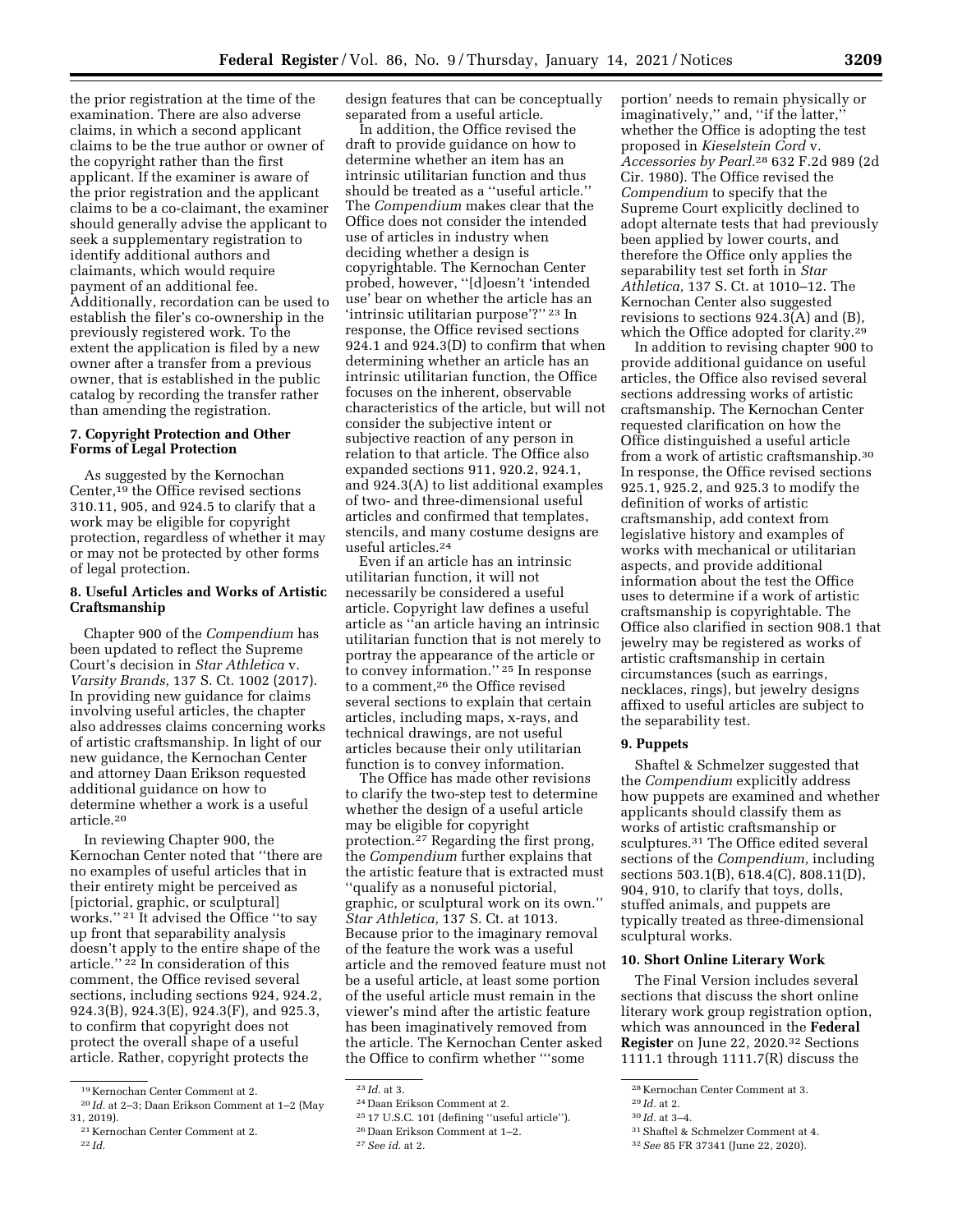eligibility requirements for this group registration option, as well as the filing fee and deposit requirements, and provide guidance on completing the application. The Office revised sections 1407 and 1802 to add the new procedure for correcting or amending the information in a registration for short online literary works. This group registration option is also now listed as one of the available group registration options in numerous sections of the *Compendium.* 

## **11. Architectural Works**

The Final Version reflects the new requirements for registering architectural works, as described in the final rule published on April 23, 2019.33 Section 503.1(B) includes updated examples of what constitutes an architectural work. Sections 609.2, 618.4(B), 619.13(E) and 1509.3(D) have been updated to reflect the requirement to submit an online application and provide a digital deposit when applying to register an architectural work. Sections 1404 and 1411 clarify that paper applications may not generally be used to register architectural works and describe the procedure for requesting a waiver to permit a paper application.

## **12. Group Newspapers**

The Office amended several parts of section 1108 to reflect the changes to the regulations for the group registration option for newspapers that were finalized in November 2019.34 The Office revised sections 1108.5 and 1116 to reflect the requirement to upload digital deposits and the phase-out of the option to submit microfilm as a deposit. The Office also updated section 1108.5(B) to explain the new procedure for requesting special relief from the digital deposit requirement.

## **13. Group Newsletters**

The Final Version reflects the changes to the group registration option for newsletters, as described in the final rule published in May 2020.35 The Office revised sections 1109 and 1116 and the Glossary to remove the requirement that newsletters be published at least two days per week to qualify for this registration option. Section 1109.5(B) was edited to clarify that special characters should not be included in the file name for the deposits. Section 1109.5(D) was updated to reflect the new procedure for

requesting special relief from the digital deposit requirement.

## **14. Group Serials**

The Office amended the Public Draft to reflect the changes to regulations for the group registration option for serials that were finalized in November 2019.36 The Office revised several parts of sections 1107.5, 1107.6, 1116 and the Glossary to reflect the requirement to upload digital deposits and the phaseout of paper applications and physical deposits. The Office also updated section 1107.5(B) to explain the new procedure for requesting special relief from the digital deposit requirement.

## **15. Group Photographs**

The NPPA requested clarification regarding a few points relating to group registration options for photographs. First, with respect to registration of a group of published photographs, the NPPA requested that the *Compendium*  state more clearly that each photograph in the group must have been *first*  published in the same calendar year, and that the applicant must specify the date each photograph was *first*  published.37 The Office revised section 1114.1 of the *Compendium* to make that point more clearly.

NPPA also requested clarification on the title and file names for specific photographs.38 The Office revised section 1114.6(A) to specify that the title and file name for a particular photograph can be the same or different and that the file names provided with the list of titles must correspond to the file names included in the deposit. It is essential that the applicant provide title and file names and that each file name correspond to the file name of a photograph included in the deposit. If there is a discrepancy between the file names listed in the application and/or title list and those included in the deposit, section 1114.6 provides that the examiner may ask the applicant to exclude certain photographs from the claim or may refuse registration for the entire group, depending on the scope of the discrepancy.

### **16. Unpublished Works**

The Office recently created a new group registration option for Unpublished Works. Since it issued the Public Draft, the Office developed new practices relating to the most common problems it has observed relating to these applications. The new practices

are reflected in sections 1106, 1106.2, 1106.4, 1106.5, 1106.5(B), and 1106.5(E).

Specifically, sections 1106.4 and 1106.5(B) explain that, if the titles provided in the application do not match the file names shown in the deposit, the examiner may remove the mismatched titles and files from the record. These sections also include new examples that illustrate this practice. Section 1106.5(B) explains that if the applicant fails to provide titles of the works, the examiner may correspond with the applicant or may refuse registration. It also indicates that if an applicant provides a ''collection'' title (in addition to providing separate titles for each work), the collection title will be removed.

Section 1106 has been revised to specify that if any of the works are uncopyrightable, the examiner will refuse to register those works and issue a registration for any remaining works in the group, rather than requesting permission to remove the uncopyrightable works. This section also provides that applicants may appeal the examiner's decision.

Section 1106.2 explains that an application for a group registration for unpublished works must be filed using the online application designated for a ''Group of Unpublished Works.'' This section has been revised to clarify that if an applicant attempts to use the Standard Application or a paper application to register a group of unpublished works, the examiner may register the first copyrightable work listed in the application or the first copyrightable work uploaded to the electronic registration system. The examiner may notify the applicant that the registration extends only to the title listed in the certificate and explain how the remaining works may be registered. The examiner may also add an annotation stating that the registration only extends to the title listed in the certificate and remove the titles and deposits for the remaining works from the record.

The Office removed the language in section 1106.4 that encouraged applicants to submit their files in a zip folder. The Office has determined that PA/SR claims account for the majority of GRUW submissions, and it is difficult to examine these claims if they are submitted in a zip folder.

Sections 1802.4 and 1802.7(C) were revised to clarify that a supplementary registration may not be used to transform a registration for a group of unpublished works into a registration for a single published work. This is similar to the rule that applies to a

<sup>33</sup>*See* 84 FR 16784 (Apr. 23, 2019).

<sup>34</sup>*See* 84 FR 60917 (Nov. 12, 2019).

<sup>35</sup>*See* 85 FR 31981 (May 28, 2020).

<sup>36</sup>*See* 84 FR 60918 (Nov. 12, 2019).

<sup>37</sup>National Press Photographers Association Comment at 5–6. 38 *Id.* at 7.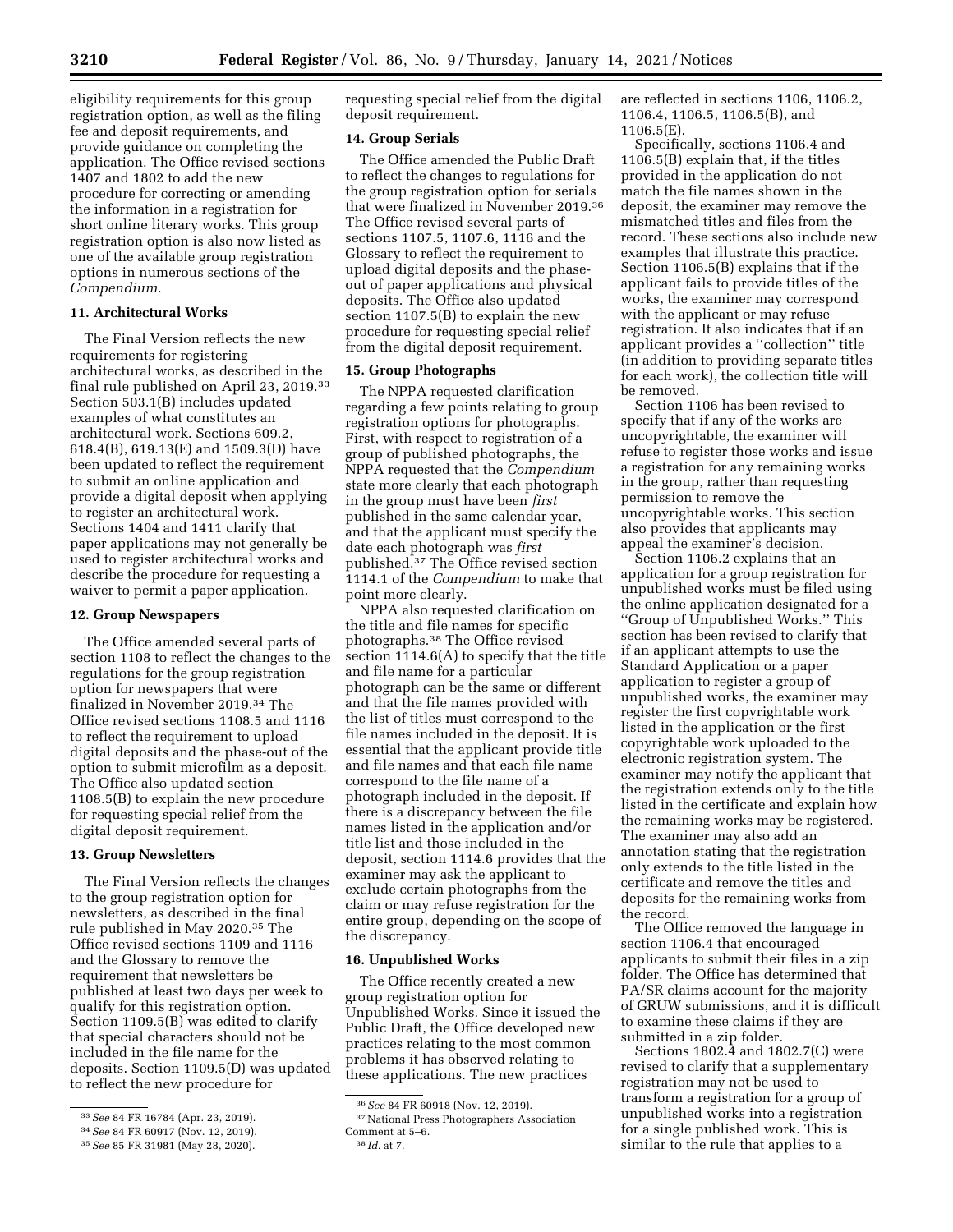registration for an unpublished collection.

In addition to these changes in the *Compendium,* the Office plans to create a new landing page with links to a new circular, a set of FAQs, video tutorials, and help text for this new group registration option. The Office believes these new practices and updated materials will clarify the application procedures for this group registration option, making it easier for applicants to comply with the requirements.

## **17. Unpublished Collections**

Chapter 1100 of the *Compendium*  notes in several places that the unpublished collections registration option was eliminated as of March 15, 2019. Graphic Artists Guild commented that visual artists used that registration option frequently in the past and requested that the note regarding its elimination appear as a separate section for ease of reference.39 The Office added section 1106.6, which discusses the elimination of the unpublished collections registration option in detail.

The Office also added cross-references in section 901 to the sections in the *Compendium* discussing the group registration option for unpublished works, as well as all other available registration options for visual art works.40

#### **18. Collective Works**

The Copyright Alliance criticized the description of the originality requirement for compilations in section 312.2 of the *Compendium,* which states that the Office ''generally will not register a compilation containing only two or three elements, because the selection is necessarily de minimis.'' The Copyright Alliance claims the Office relies on this language to refuse to register compilations containing fewer than four works.41

The Office has not revised this section of the *Compendium.* Section 312.2 clearly states that a compilation is registrable if there is ''some minimal degree of creativity'' in the selection, coordination, or arrangement of the component materials. The Office believes it is helpful to inform the public that, in general, the selection of fewer than four elements will not satisfy the originality requirement. However, the Office does not have a bright line rule, either in the *Compendium* or in practice, regarding the number of works that must be included in a compilation to be registrable. Each application is

examined individually to determine if the work displays the requisite originality.

#### **19. Sound Recording/Recorded Work**

Section 1104 discusses the option to register a sound recording and a musical work embodied in that recording in one application with one filing fee. It explains that if the Office determines the works are eligible to be registered in one application, it will issue one certificate of registration for both works with a registration number beginning with the prefix SR or SRu, depending on whether the works are published or unpublished. NMPA expressed concern that the policy of registering a sound recording and a musical work with only an SR registration number may confuse those seeking to locate a musical work copyright owner and suggested that the Office grant two separate registration numbers in this situation, one for the sound recording and one for the musical work.42 The Office appreciates this concern, but longstanding regulations only permit the Office to issue one registration based on one application. Applicants who want to have separate registration numbers for a sound recording and the musical work may submit separate applications on Form PA and Form SR.

### **20. Musical Works**

The Final Version includes changes to the sections discussing the deposit requirements for musical works, which were updated in January 2018.43 The Office revised Circular 50 (Musical Compositions) to reflect this change prior to releasing the Public Draft, but it inadvertently failed to make similar edits to the *Compendium.* Several parts of section 1509.2 were updated to explain that ''best edition'' copies are required if a musical work is published in printed form, but are not required if the work is published solely on phonorecords or in a motion picture.

#### **21. Artificial Intelligence**

Engine Advocacy and the Cyberlaw Clinic offered suggestions for evaluating the registrability of works created using artificial intelligence.<sup>44</sup> The Office recognizes that the increasing use of artificial intelligence in developing creative works raises important copyright issues. This is an evolving area of copyright law, and the Office is participating in and monitoring

discussions on these issues. For example, the Office held a symposium with the World Intellectual Property Organization (WIPO) entitled Copyright in the Age of Artificial Intelligence in February 2020. The Office has no plans to amend the relevant sections of the *Compendium* at this time.

### **22. Statutory Developments**

The Copyright Alliance noted that the Public Draft did not mention many new procedures the Office has established under the Music Modernization Act, including procedures for filing schedules for pre-1972 sound recordings, notices of noncommercial use, or opt-outs, and that references to pre-1972 sound recordings are inaccurate or out of date.<sup>45</sup> The Office is considering updating the *Compendium* to reflect all changes made in response to the passage of the Music Modernization Act, including new procedures adopted by the Office in connection with pre-1972 sound recordings and other procedures noted by the Copyright Alliance. Those changes would be made in a future revision of the *Compendium.* In the meantime, the Office added the Music Modernization Act to the list of major copyright legislation, explained that it provides remedies for unauthorized use of pre-1972 sound recordings if certain schedules are filed, revised its discussion of preemption, and provided a link to the Copyright Office's web page discussing pre-1972 sound recordings. Sections 102.5, 102.7, 202.1, 313.5, 608, 803.5(D), 1702.

The Final Version adds the Marrakesh Treaty to the list of copyright treaties the United States has ratified in sections 102.7 and 2004.1. And section 313.6(C)(1) indicates that certain literary works created by civilian faculty members of U.S. military academies and institutions are not ''U.S. Government Works,'' based on the National Defense Authorization Act for Fiscal Year 2020.

## **23. Other Issues**

The Office revised various sections of the Public Draft to reflect new fees or new terminology added to the fee schedule adopted on February 19, 2020.46 The Office made a number of additional changes in the Final Version to ensure that the contents are consistent with regulatory requirements and that the *Compendium* is internally consistent. These changes include revisions to:

<sup>39</sup> Graphic Artists Guild Comment at 4.

<sup>40</sup>Shaftel & Schmelzer Comment at 4.

<sup>41</sup>Copyright Alliance Comment at 6.

<sup>42</sup>National Music Publishers' Association Comment at 4.

<sup>43</sup>*See* 83 FR 2371 (Jan. 17, 2018).

<sup>44</sup>Engine Advocacy Comment at 8–11 (May 14, 2019); Cyberlaw Clinic Comment at 1–8 (May 31, 2019).

<sup>45</sup>Copyright Alliance Comment at 8.

<sup>46</sup>*See* 85 FR 9374 (Feb. 19, 2020).